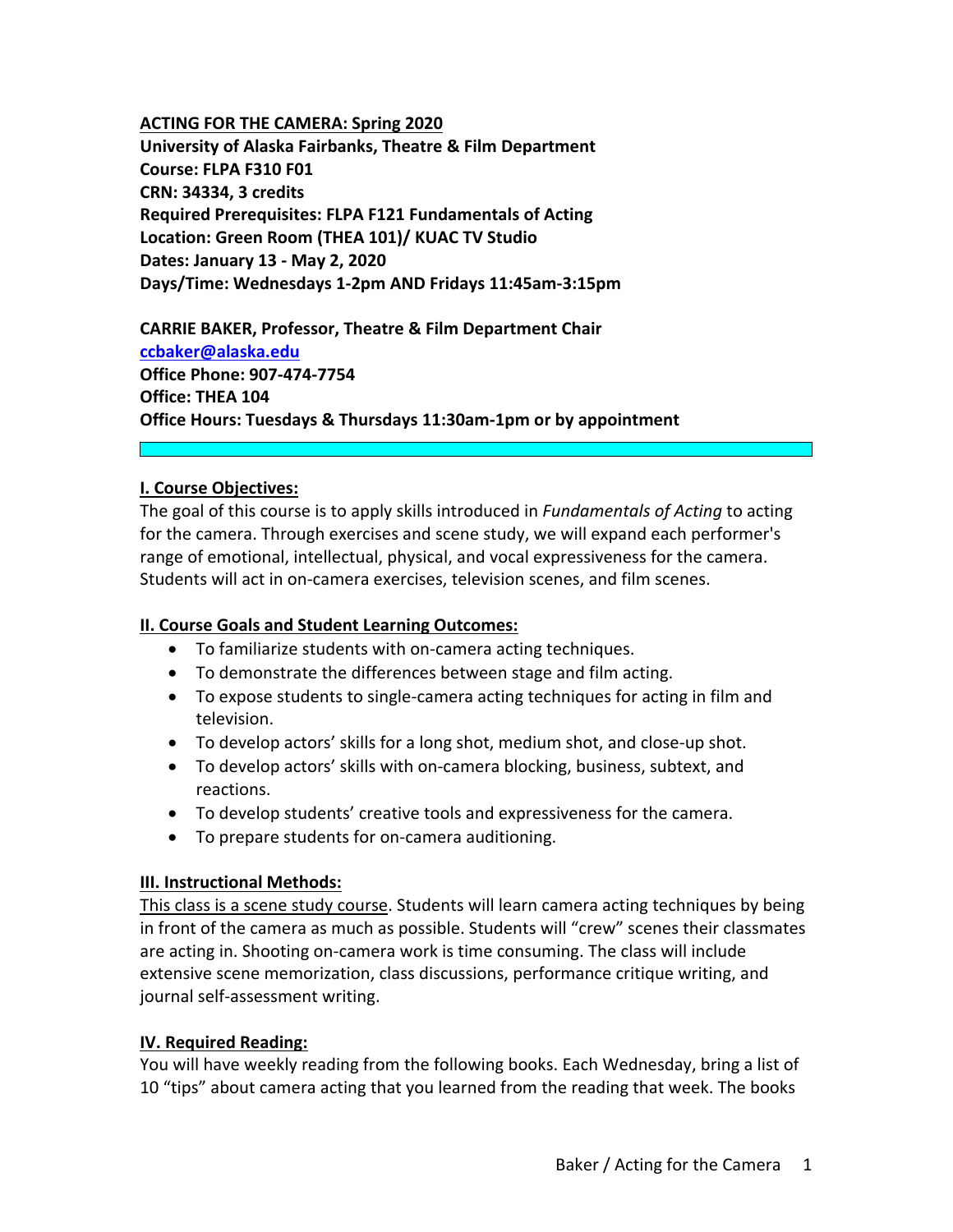will also help you tremendously when you are in front of the camera, so keep up with the reading. Your midterm and final self‐assessments will include analysis of acting techniques discussed in these books. All texts are available in the bookstore. All texts and the film DVD are on 2‐hour/ overnight reserve in the library. Electronic copies of the Bernard and Tucker texts are available via the library website.

- Film and Television Acting: From Stage to Screen, Ian Bernard, 2<sup>nd</sup> edition, Focal Press, ISBN: 0240803019
- Secrets of Screen Acting, Patrick Tucker, 3<sup>rd</sup> edition, Routledge, ISBN: 9781138793408
- Acting in Film, Michael Caine, Applause Theatre Book Publishers ISBN: 9781557832771
- Film Viewing: *Mystic River*, directed by Clint Eastwood. Library DVD‐604.

## **V. Recommended Reading:**

- Audition, Michael Shurtleff, Walker & Co. ISBN: 9780802772404
- Acting Professionally: Raw Facts About Careers in Acting, Robert Cohen, 8<sup>th</sup> Edition, McGraw‐Hill Publishing Company ISBN: 9781137605863

## **VI. Auditions:**

All *Acting for the Camera* students are encouraged to attend auditions throughout the semester as they come up. Find more information about this and the Theatre/Film season at www.uaf.edu/theatrefilm/.

# **VII. Attendance & Lateness Policy:**

*Attendance to all classes is mandatory***.** Exercises, improvisations, discussions, and scene work cannot be made up for the simple reason that they happen in class. If you miss classes, you are missing the course.

Students are permitted two unexcused absences. Excused absences must be supported with written documentation (such as a doctor's note) presented when you return to the following class. Each unexcused absence will reduce your final grade. Missing a class in which you are scheduled to perform is unacceptable and will further reduce your grade. When possible, notify me via email or phone before class if you will be absent. All handouts and assignments will be given in class; if you miss a class, you are responsible for getting all handouts and assignments. All course paperwork (syllabus, assignments) will also be posted on Blackboard (online).

Please arrive to class on time. You are graded each day on attendance (including lateness) and participation. Each unexcused absence will reduce your Participation grade by 1 point. Being late will also reduce your grade. Three lates will equal one unexcused absence and reduce your grade accordingly. Come to class every day and be on time. I expect the highest level of professionalism and responsibility from each of you.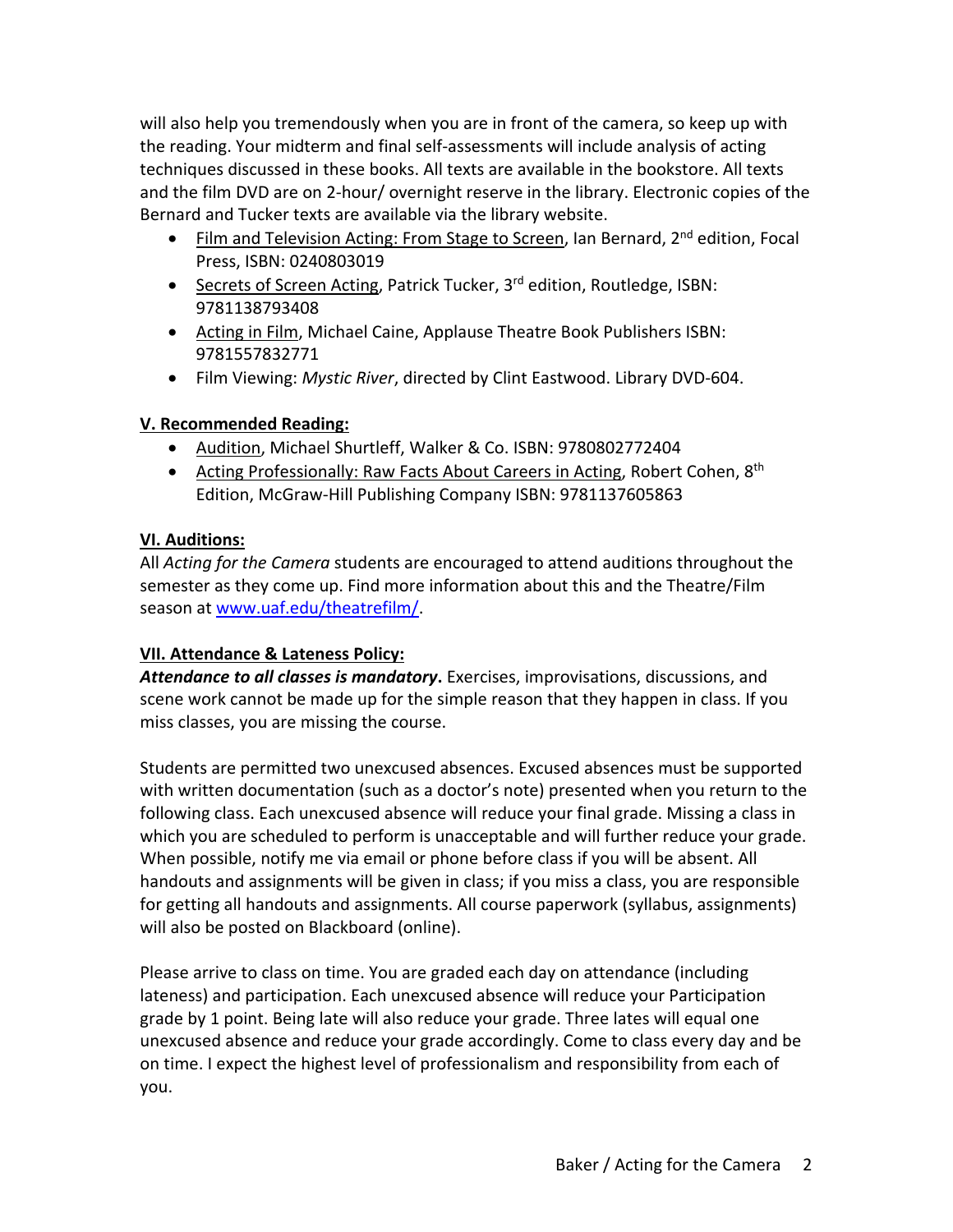#### **VIII. Grading Policy:**

Please note: Grading will be based on a +/‐ system this semester. A minimum grade of C‐ is required for all prerequisites and major courses in the 2019‐20 catalog.

|                            | .15 points               |
|----------------------------|--------------------------|
|                            | .60 points               |
|                            |                          |
|                            |                          |
| <b>Subtext</b>             |                          |
| <b>Blocking</b>            |                          |
| <b>Phone Call</b>          |                          |
| <b>Change of Direction</b> |                          |
|                            |                          |
|                            |                          |
|                            |                          |
|                            | .5 points                |
|                            | .10 points               |
|                            | .10 points               |
|                            | <b>TOTAL POINTS: 100</b> |

| <b>Grading System:</b> |                |             |              |             |  |
|------------------------|----------------|-------------|--------------|-------------|--|
| $97-100:$ A+           | $87-89: B+$    | $77-79:$ C+ | $67-69: D+$  | Below 60: F |  |
| 93-96: A               | $83 - 86: B$   | 73-76: C    | $63-66: D$   |             |  |
| $90-92: A-$            | $80 - 82$ : B- | $70-72:$ C- | $60-62: D -$ |             |  |

#### **A. Attendance, Class Participation, Reading & Weekly Tips: 15 points**

- Your level of participation, enthusiasm, energy, and willingness to work in this class is of the utmost importance. Extensive memorization and preparation outside of class is expected. Watching others shoot a scene can be tremendously beneficial to your own acting. Also, you will participate as technical crew support when you are not shooting. I expect a positive and supportive attitude from each of you, especially when your classmates are shooting. I expect each of you to actively engage in class discussions about the reading and scene work. You are graded each class for attendance, participation, and attitude.
- Turn in your list of *Weekly Tips* due each Wednesday.
- Students are required to join Vimeo.com and join the group: https://vimeo.com/groups/uafscreen2020
- For each scene you shoot, you are required to fill out a *Director Assessment Form.*

#### **B. Memorization, Preparation & Performance of Material: 60 points Exercise and Scene Work:**

Each time you shoot an exercise, monologue, or scene in class, you need to come in with the material FULLY OFF‐BOOK and FULLY PREPARED. Thorough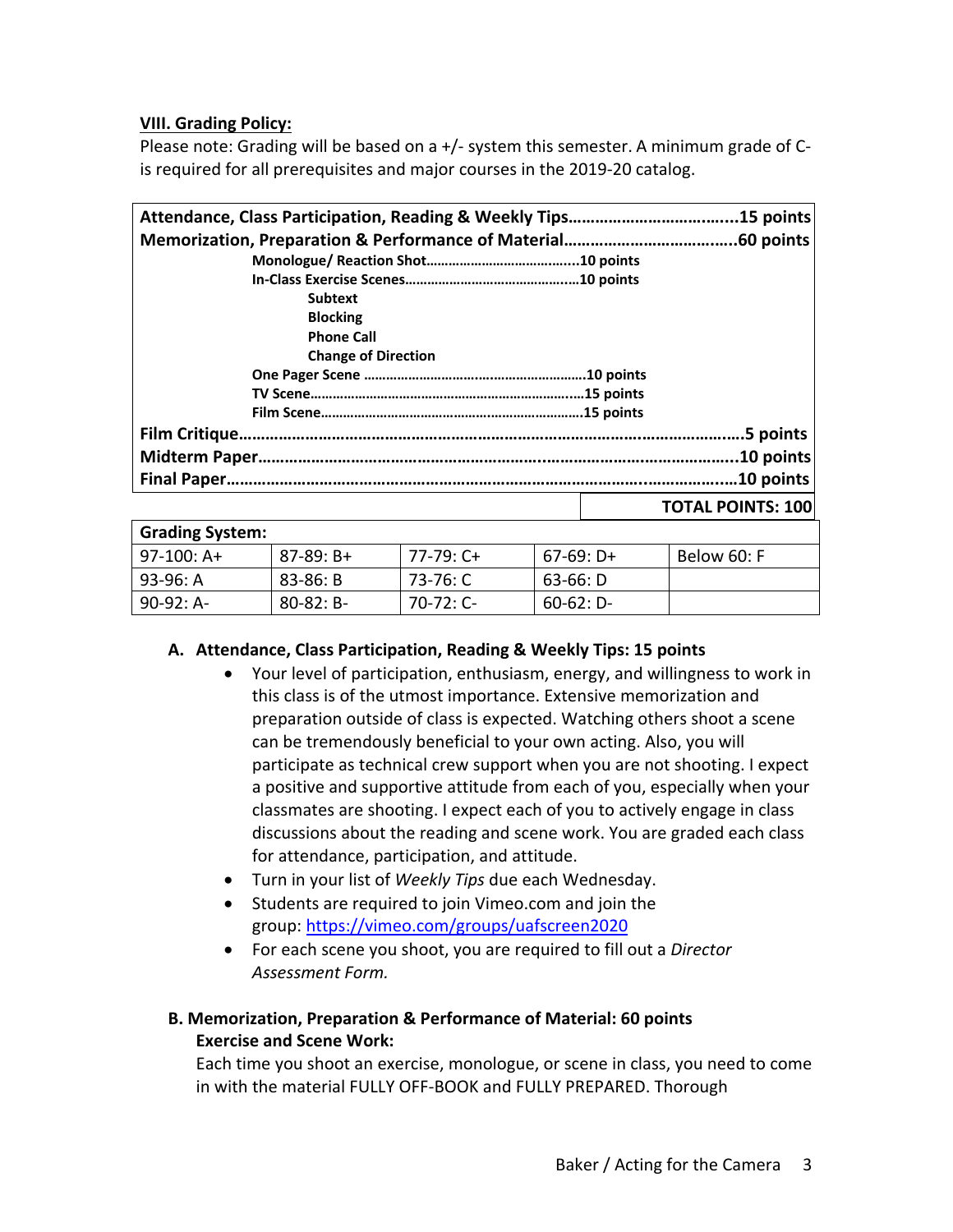memorization and preparation of this material is imperative. Your rehearsal is essentially a blocking rehearsal on the day of the shoot. This is a typical film/TV process…VERY different from a stage‐acting process. All your memorization, character choices, and business choices must be done before class. **Some Notes:**

- Warm-ups: It is your responsibility to physically and vocally warm-up before each class. We will not be doing group warm‐ups. You will find relaxation is very important for camera acting, so I encourage you to do thorough warm‐ups prior to class (stretch, range & resonance, articulation & tongue twisters).
- Shut off cell phones.
- Please do not eat in class or near any of the equipment. Water is the only drink allowed in the studio but please keep it away from equipment and don't spill it.

#### **C. Midterm Paper: 10 points**

You will write a three page double‐spaced self‐assessment of your on‐camera acting work based on the first 6 weeks of camera technique and performance of exercises. In this self‐assessment you should: articulate your on‐camera strengths and weaknesses; reflect on your process when approaching on‐camera scene/ exercise work; track your acting development and the differences between stage acting and camera acting; respond to your readings in Bernard and Tucker; and set goals for the remainder of the semester. **Due: Wednesday March 4, 2020.**

#### **D. Film Critique: 5 points**

Three double spaced typed pages. You will write one film acting critique this semester on the film *Mystic River*, which is available on reserve in the library. Your observations and writing will be based on your readings in Bernard and Tucker and the on‐camera acting techniques that we will learn in the first half of the semester. Even if you have already seen the film, see it again. I will hand out Critique Guidelines later in the semester. **Due: Wednesday March 18, 2020.**

#### **E. Final Paper: 10 points**

The final three page double‐spaced self‐assessment will be based on the second half of the semester and your work in the *Change of Direction*, film, and television scenes. In this self‐assessment you should also: articulate your on‐ camera strengths and weaknesses; reflect on your process when approaching on‐camera scene work; track your acting development and the differences between stage acting and camera acting; respond to your readings in Cohen and Caine; and track your own progress throughout the semester. **Due: Thursday April 30, 2020 by 9AM.**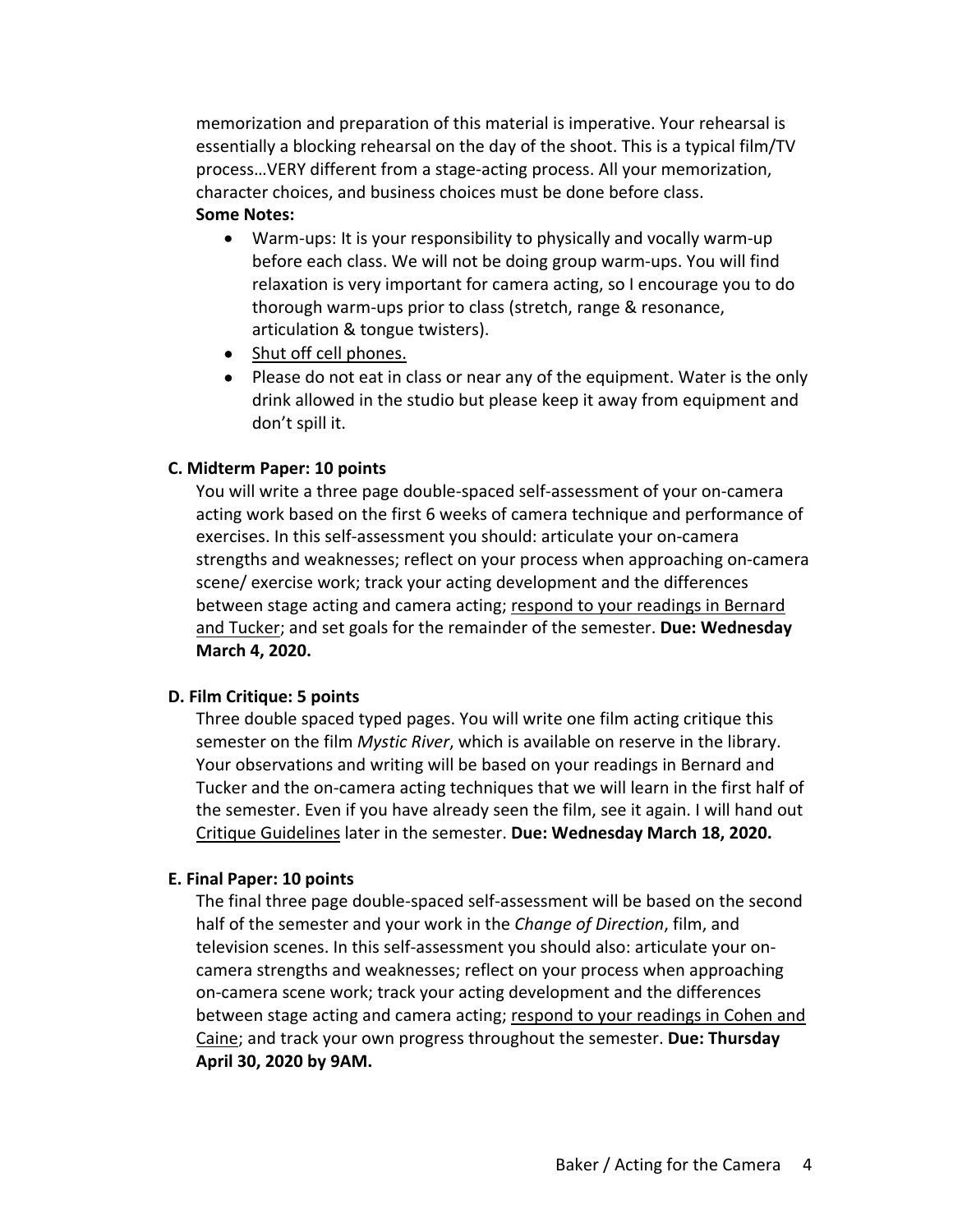## **IX. Important selections from the UAF Student Code of Conduct**:

"UAF requires students to conduct themselves honestly and responsibly, and to respect the rights of others. Conduct that unreasonably interferes with the learning environment or that violates the rights of others is prohibited…. Honesty is a primary responsibility of you and every other UAF student. The following are common guidelines regarding academic integrity:

- Students will not collaborate on any quizzes, in-class exams, or take-home exams that will contribute to their grade in a course, unless permission is granted by the instructor of the course. Only those materials permitted by the instructor may be used to assist in quizzes and examinations.
- Students will not represent the work of others as their own. A student will attribute the source of information not original with himself or herself (direct quotes or paraphrases) in compositions, theses and other reports.
- No work submitted for one course may be submitted for credit in another course without the explicit approval of both instructors."

## **If you cheat or plagiarize in this class, you will FAIL the assignment and possibly the entire class.**

## **X. Student Protections and Services Statement:**

Every qualified student is welcome in my classroom. As needed, I am happy to work with you, disabilities services, veteran's services, rural student services, etc to find reasonable accommodations. Students at this university are protected against sexual harassment and discrimination (Title IX), and minors have additional protections. As required, if I notice or am informed of certain types of misconduct, then I am required to report it to the appropriate authorities. For more information on your rights as a student and the resources available to you to resolve problems, please go to the following site: www.uaf.edu/handbook/

## **XI. Support Services:**

- Disability Services: http://www.uaf.edu/disability/
- Student Support Services https://uaf.edu/sss/
- Rural Student Services https://uaf.edu/ruralss/
- Military and Veteran Services: https://uaf.edu/veterans/
- UAF Writing Center http://www.uaf.edu/english/writing‐center/

# **XII. Office of Diversity and Equal Opportunity**

University of Alaska Board of Regents have clearly stated in BOR Policy that discrimination, harassment and violence will not be tolerated on any campus of the University of Alaska. If you believe you are experiencing discrimination or any form of harassment including sexual harassment/misconduct/assault, you are encouraged to report that behavior. If you disclose sexual harassment or sexual violence to a faculty member or any university employee, they must notify the UAF Title IX Coordinator about the basic facts of the incident. Your choices for disclosure include: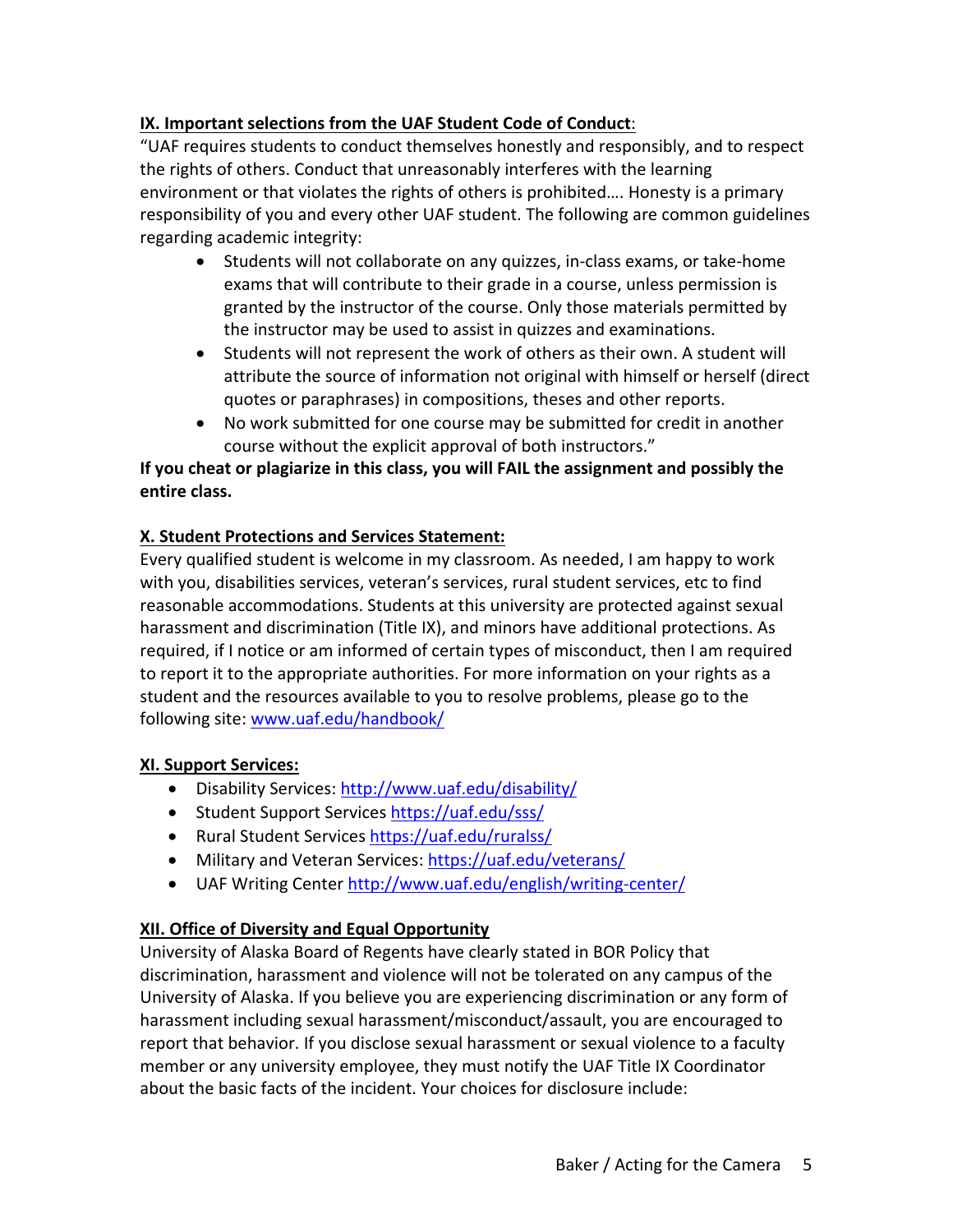1) You may confidentially disclose and access confidential counseling by contacting the UAF Health & Counseling Center at 474‐7043.

2) You may access support and file a Title IX report by contacting the UAF Title IX Coordinator at 474‐7599.

3) You may file a criminal complaint by contacting the University Police Department at 474‐7721.

## **XIII. TENTATIVE Semester Overview:**

*Because we are collaborating with the FLPA 331 Film Directing class, this schedule WILL change. This below schedule is meant to give you a broad sketch of the semester. As the schedule changes, I will distribute new schedules.*

**Reading should be done by Wednesday class each week...it will help your performance! Your list of "tips" is due** *every* **Wednesday at the beginning of class.**

## **Week 1:**

1/15 Enrollment, Syllabus

1/17 Intro to on‐camera acting, Studio Tour, Meet the Directors, Subtext Exercise with directors/ Assign: *Monologue* and *Blocking* scene.

## **Week 2:**

Reading:

- Tucker: Introduction Ch 2
- Bernard: Foreword Ch 2

Assignments Due:

- $\bullet$  10 TIPS: due 1/22
- Memorize/ prepare *Blocking*: due 1/22
- Memorize/ prepare contemporary on-camera monologue (30 seconds): due 1/24

1/22 On‐camera Exercises: *Blocking*

1/24 Shoot: monologues/ reactions shots, blocking exercise/ Assign: *One Pager* Scene (business)

## **Week 3:**

Reading:

- $\bullet$  Tucker: Ch 3 & 4
- $\bullet$  Bernard: Ch 3 & 4

Assignments Due:

- $\bullet$  10 TIPS: due 1/29
- Memorize/ prepare *Phone Call*: due 1/29
- Memorize/ Prepare *One Pager*: due 1/31

1/29 On‐camera exercises: *Phone Call* (3)

1/31 Watch Monologue & Reaction Shot Playbacks/ *One Pager* rehearsals with Directors: Actors Off‐Book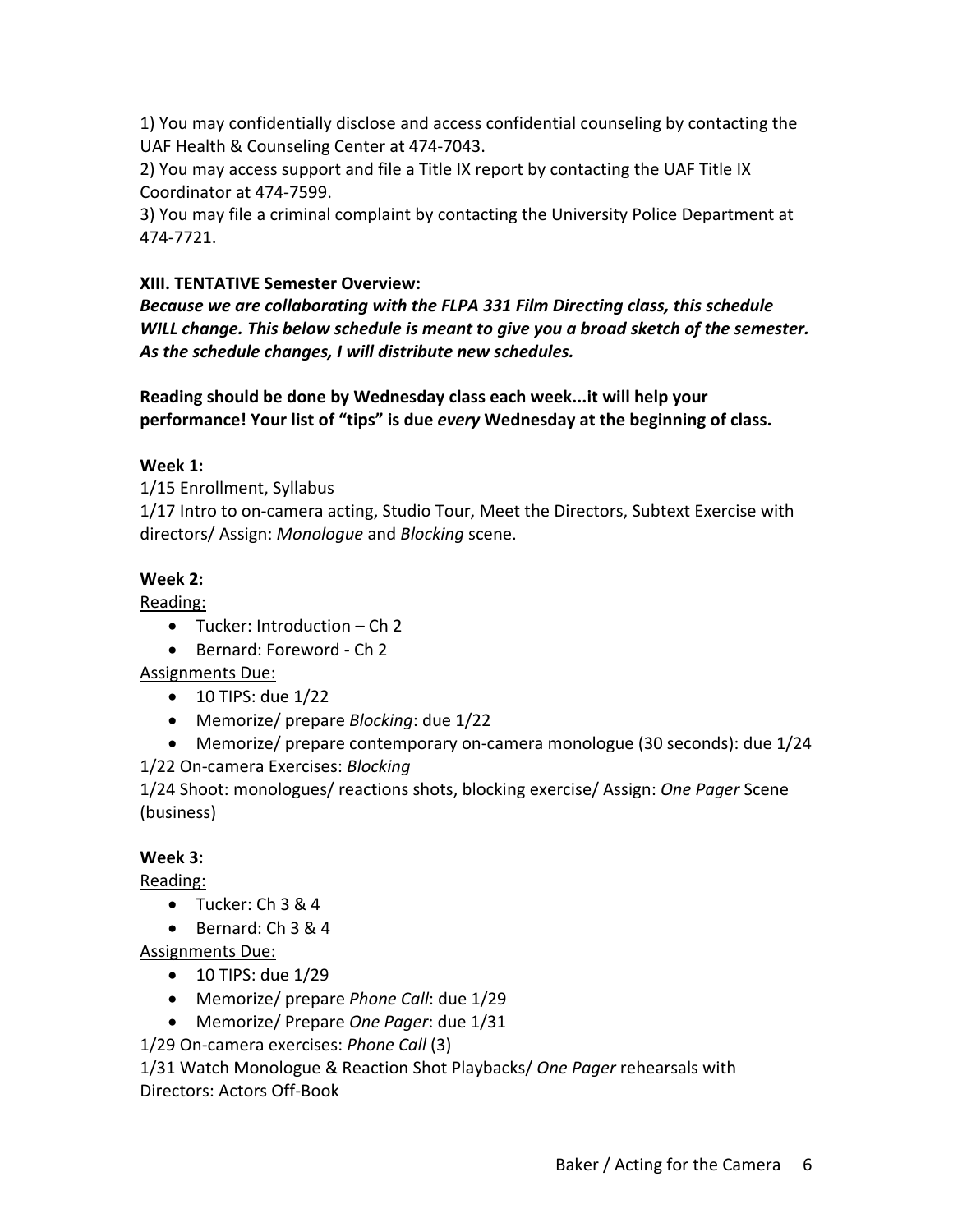## **Week 4:**

Reading:

- $\bullet$  Tucker: Ch 5 & 6
- $\bullet$  Bernard: Ch 5 & 6

Assignments Due:

- $\bullet$  10 TIPS: due 2/5
- Prepare *One Pager*: due 2/5

2/5 KUAC: Workshop *One Pagers* (1)

2/7 KUAC: Shoot *One Pagers* (3) / Green Room: Workshop *One Pagers* (3)

## **Week 5:**

Reading:

- Tucker: Ch 7 & 8
- Bernard: Ch 7 & 8

Assignments Due:

- $\bullet$  10 TIPS: due 2/12
- Prepare *One Pager:* due 2/12

2/12 KUAC: Workshop One‐Pagers (1)

2/14 KUAC: Shoot *One Pager* (3) */* Green Room: Workshop *One Pagers* (1)/ Assign TV Scene Material

## **Week 6:**

Reading:

- Tucker: Ch 9-11
- Bernard: Ch 9-11

Assignments Due:

- 10 TIPS: due 2/19
- Prepare *Phone Call*: due 2/19
- Prepare TV Scene: due 2/21

2/19 On‐camera exercises: *Phone Call* (3)

2/21 Watch *One Pager* Playbacks (Discussion: Continuity, Choices, Chemistry)/ Workshop TV Scenes (2)

# **Week 7:**

Reading:

- Bernard: Ch 12-End
- Tucker: Ch 12‐End

Assignments Due:

- 10 TIPS: due 2/26
- Prepare TV scene

2/26 KUAC: Workshop TV Scene (1)

2/28 KUAC: Shoot TV Scenes (3)/ Green Room: Workshop TV Scenes (1)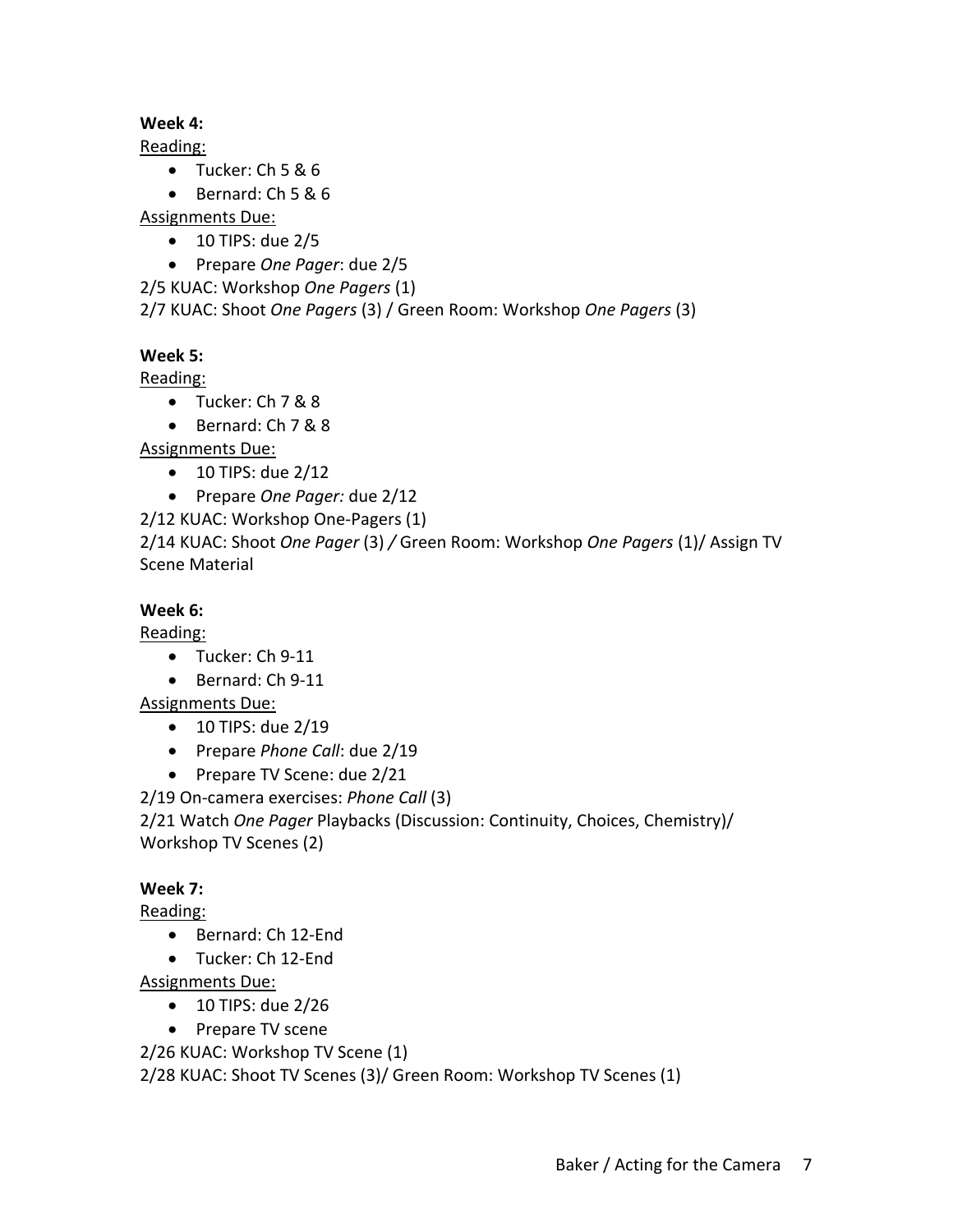#### **Week 8:**

Assignments Due:

- Midterm Self‐Assessment Paper (*Monologue/ Reactions*, *Blocking*, *Phone Call, One Pager,* reading assignments): due 3/4
- Prepare TV scene

3/4 KUAC: Workshop TV Scenes (1) 3/6 KUAC: Shoot TV Scenes (3)/ Assign: Film Scenes

#### **\*\*\* SPRING BREAK March 9‐13\*\*\***

#### **Week 9:**

Assignments Due:

- Prepare Film Scenes: due 3/18
- *Mystic River* Film Critique due 3/18

3/18 Film Scene Rehearsals (actors off‐book)

3/20 Watch TV Scenes Playbacks/ Film Scene Rehearsals with Directors

#### **Week 10:**

Reading:

*The Eyes Have It* Article

Assignments Due:

- 10 TIPS: due 3/25
- Prepare Film Scenes

3/25 Workshop Film Scenes (1)

3/27 Workshop Film Scenes (5)

## **Week 11:**

Reading:

Caine: Ch 1‐3

Assignments Due:

- $\bullet$  10 TIPS: due 4/1
- Memorize/ prepare *Change of Direction Scene*: due 4/1
- Prepare Film Scenes

4/1 On‐camera exercises: *Change of Direction Scene*

4/3 Shoot Film Scenes (2)